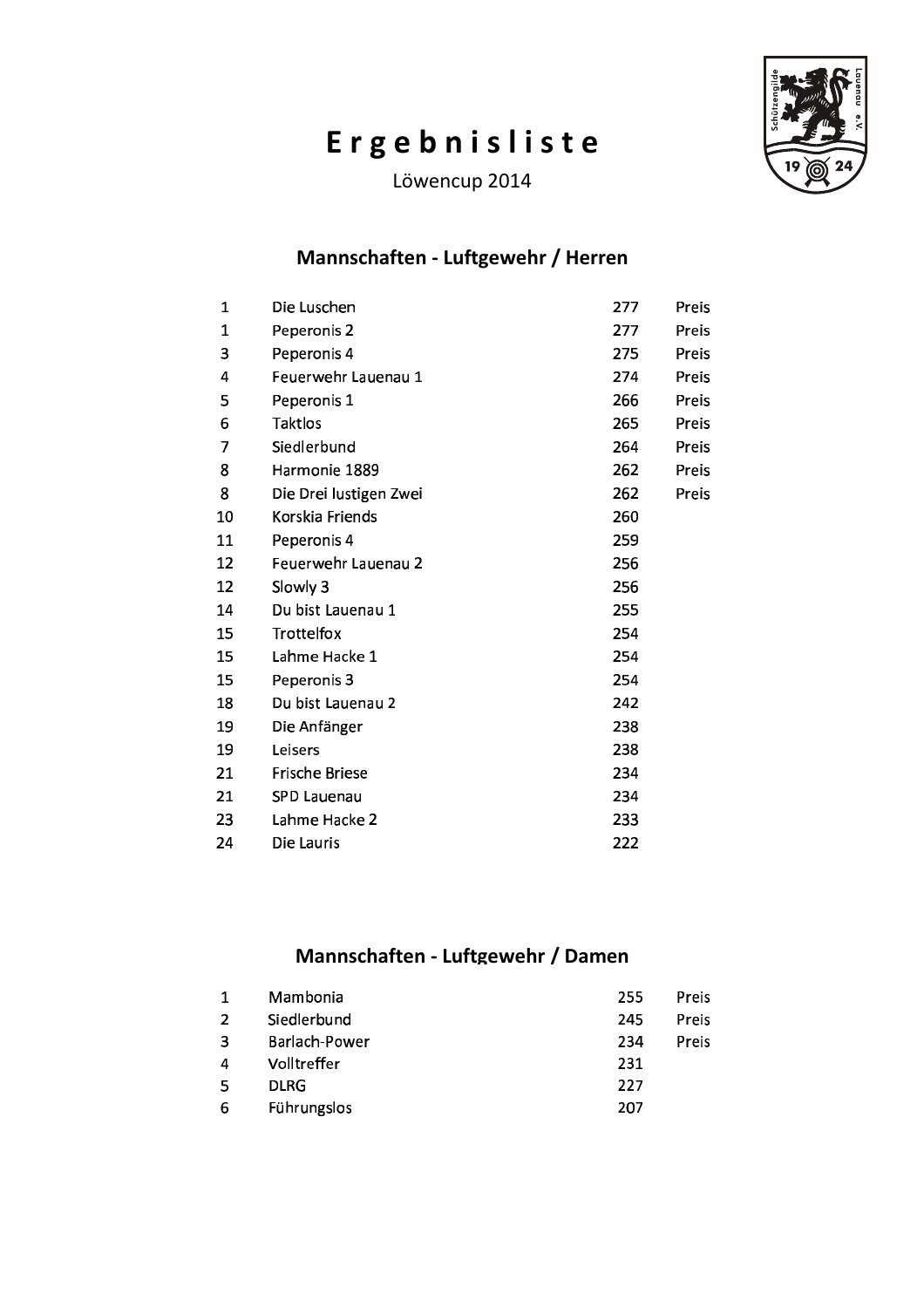# Ergebnisliste

### Löwencup 2014

## Einzel - Luftgewehr / Herren

| Platz          | <b>Name</b>              | Mannschaft             | Gesamt |
|----------------|--------------------------|------------------------|--------|
| $\mathbf{1}$   | Leiser Elke              | Leisers                | 98     |
| $\overline{2}$ | Dreßler Thomas           | Taktlos                | 96     |
| 3              | Kluczny Jürgen           | Peperonis 2            | 96     |
| 4              | Hoppe Fritz              | Harmonie 1889          | 95     |
| 5              | Freter Holger            | Peperonis 1            | 94     |
| 6              | Kluczny Kevin            | Die Anfänger           | 94     |
| 6              | Hungerland Frank         | Die Luschen            | 94     |
| 8              | Seidel Harald            | Die Drei lustigen Zwei | 94     |
| 9              | Baerfacker Gerth         | Siedlerbund            | 93     |
| 10             | Cordes Michael           | Peperonis 4            | 93     |
| 10             | <b>Falius Andreas</b>    | Lahme Hacke 1          | 93     |
| 12             | <b>Bretz Stefan</b>      | Peperonis 4            | 93     |
| 12             | Jasper Uwe               | Siedlerbund            | 93     |
| 12             | Steinbrücker Eckhard     | Feuerwehr Lauenau 1    | 93     |
| 15             | Radszuweit Timo          | Die Luschen            | 92     |
| 16             | Heinzelmann Jens         | Du bist Lauenau 2      | 92     |
| 16             | <b>Schwarz Bernd</b>     | Korskia Friends        | 92     |
| 18             | Kluczny Timo             | Feuerwehr Lauenau 1    | 92     |
| 19             | Konerding Jörg           | Harmonie 1889          | 91     |
| 19             | <b>Walkowiak Daniel</b>  | Slowly 3               | 91     |
| 19             | Wilke Remon              | Du bist Lauenau 1      | 91     |
| 22             | Radszuweit Dietmar       | Die Luschen            | 91     |
| 23             | <b>Friedrichs Helmut</b> | Peperonis 2            | 91     |
| 24             | Ebers Jörg               | Trottelfox             | 90     |
| 25             | Günther Carina           | Feuerwehr Lauenau 2    | 90     |
| 26             | <b>Wortmann Uwe</b>      | Peperonis 2            | 90     |
| 27             | Heilemann Kai            | Peperonis 4            | 89     |
| 28             | Falius Anja              | Feuerwehr Lauenau 1    | 89     |
| 29             | <b>Fischer Erwin</b>     | Peperonis 4            | 89     |
| 30             | Braaksma Karl-Minne      | Peperonis 1            | 89     |
| 31             | Mehnert Jan              | Peperonis 3            | 88     |
| 32             | <b>Ortfeld Mathias</b>   | Die Drei lustigen Zwei | 87     |
| 33             | Döring Heinz             | Peperonis 4            | 87     |
| 34             | Gongala Stefan           | Slowly 3               | 87     |
| 35             | Jennerjahn Jens          | Korskia Friends        | 86     |
| 36             | <b>Andersen Nils</b>     | Trottelfox             | 86     |
| 37             | <b>Groß Christine</b>    | Die Lauris             | 86     |
| 38             | Meier Wilhelm            | Frische Briese         | 85     |
| 39             | <b>Helfritz Ralf</b>     | Taktlos                | 85     |
| 40             | <b>Wagner Carsten</b>    | Du bist Lauenau 1      | 85     |
| 41             | <b>Biermann Ralf</b>     | Peperonis 3            | 84     |
| 42             | <b>Ohlhof Ralf</b>       | Taktlos                | 84     |
| 43             | <b>Funke Andreas</b>     | Lahme Hacke 1          | 84     |
| 44             | <b>Bielig Tobias</b>     | Feuerwehr Lauenau 2    | 83     |
| 44             | Ostermeyer Stefan        | Feuerwehr Lauenau 2    | 83     |